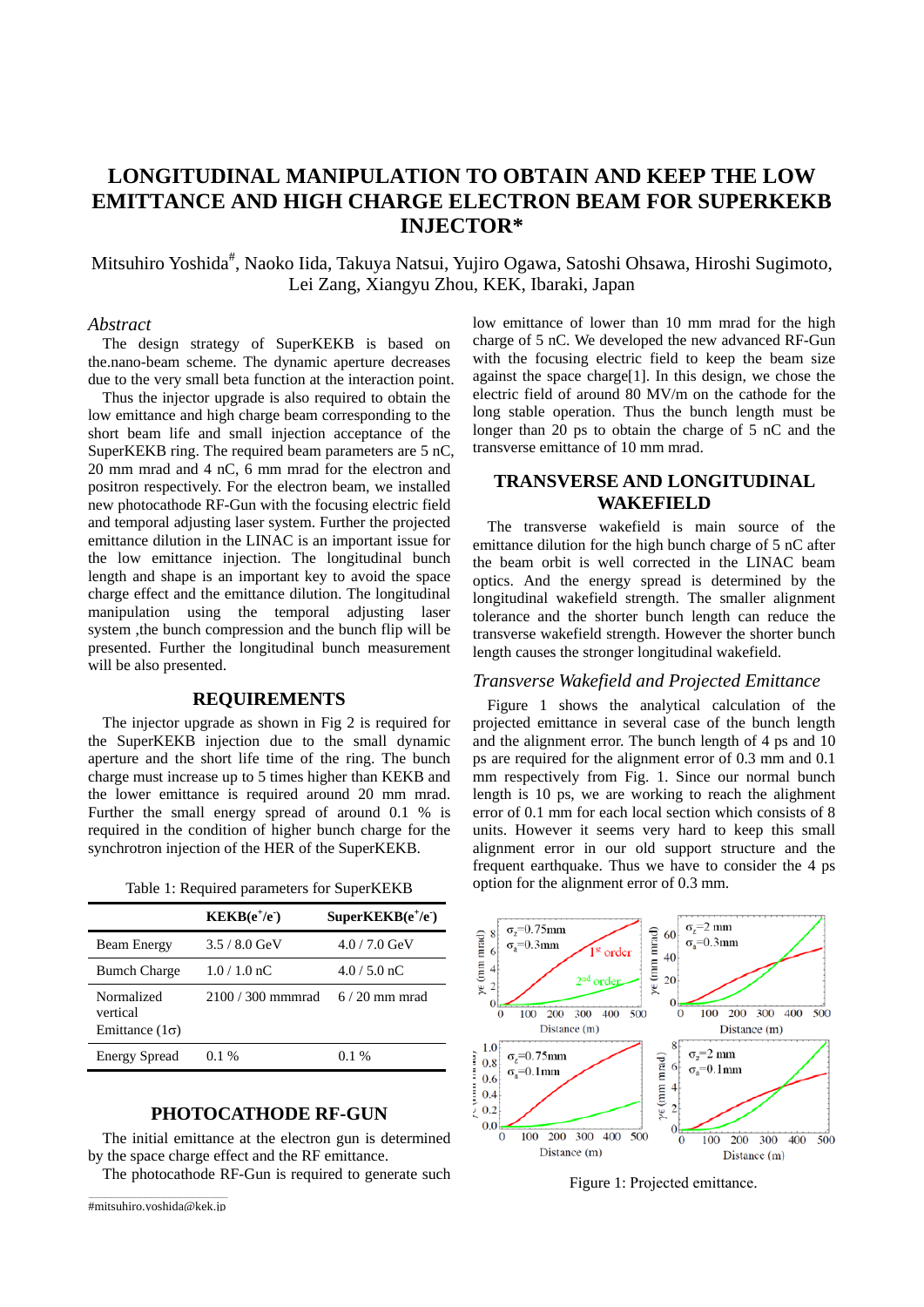

Figure 2: KEKB Injector upgrade to obtain the low emittance and the high charge for SuperKEKB injection.

### *Initial offset*

The initial offset can compensate the transverse wakefield to recover the emittance diluation. The initial offset is taken as the two steering magnet with 90 degree phase difference of the betafunction for each axis. Figure 3 shows the emittance optimization using the initial offset scan. It is realized using the RF deflector to observer the longitudinal bunch shape.



Figure 3:Initial offset to optimise the projected emittance.

### *Longitudinal Wakefield and Energy Spread*

The required energy spread of 0.1 % was achieved for the bunch charge of 1 nC at the previous KEKB operation. However the required bunch charge becomes 5 nC for SuperKEKB and it induces the stronger wakefield. Further the stronger longitudinal wakefield induced by the shorter bunch causes the larger energy spread. Fortunately the energy spread at the optimum RF phase dramatically decreases using the uniform charge density bunch as shown in Fig 3.



Figure 3: Energy spread vs bunch length.

### **BUNCH SHAPING AND COMPRESSION**

As described before, the shorter bunch length suppresses the emittance dilution due to the transverse wakefield. However it causes the larger energy spread due to the longitudinal wakefield. Also the shorter bunch length requires the deeper RF phase to compensate the longitudinal wakefield and it causes lower accelerating gradient.

Thus the uniform charge distribution must be required for any bunch length to reach the energy spread of 0.1 % at 5 nC operation. Further the another method like the bunch flip is required for the shorter bunch length of 4 ps in cause of the alignment error of 0.3 mm.

### *Laser System for Photocathode RF-Gun*

The laser system with the wideband laser medium is required to adjust the spectral shaping which can convert to the temporal shaping after the pulse stretcher to obtain the uniform charge density. The laser mediums of the Tisapphire or the ytterbium (Yb) are the candidates as the